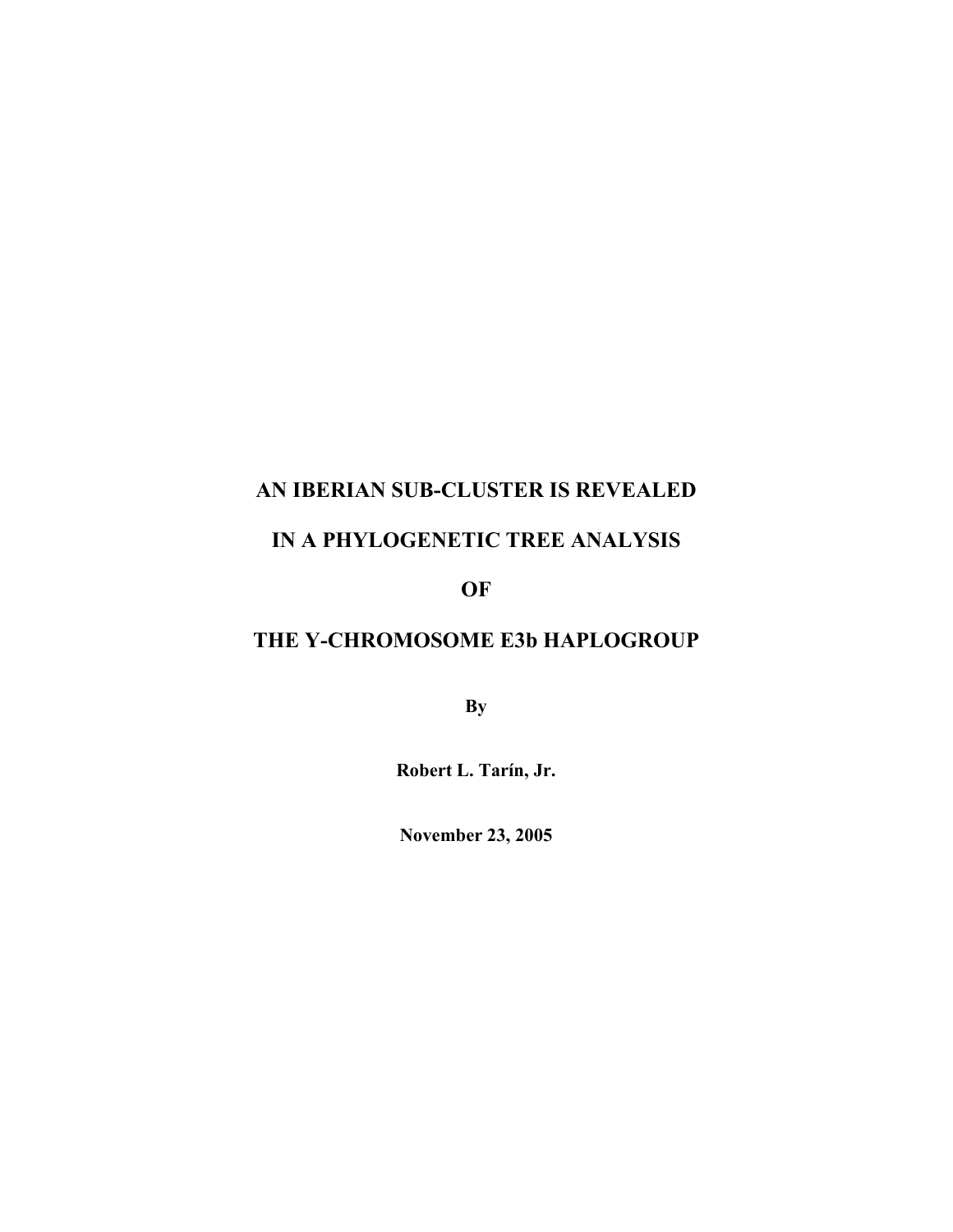#### Introduction

Recent analysis of 290 individuals in Y-DNA Haplogroup E3b using the Fluxus Phylogenetic Network Analysis<sup>1</sup> software from www.fluxus-engineering.com has revealed a separate cluster of mostly Iberian origin haplotypes which seem to represent a North African entry into Iberia distinct from the E3b in Europe that may have arisen from Neolithic or other migratory events. A modal value for this Iberian sub-cluster has been determined from the data used and it suggests a match to either the E3b1-beta cluster (E-M78) or E3b2 (E-M81). There were no available SNP results for the haplotypes making up the dataset. It is unknown whether this finding reflects relatively recent gene flow from the Islamic rule of Spain or an older influx possibly from the Phoenicians. The Phoenicians founded and settled many cities in North Africa and the Iberian Peninsula. Haplotype matching at www.yhrd.org reveals significant results for Tunisia, North Africa with this Iberian sub-cluster.

#### Background and Methods

This study was initiated from an exchange of email between this author and Victor Villarreal, both members of The Genealogy of Mexico DNA Surname Project<sup>2</sup> headed up by Gary Felix. Victor ran some analyses of the data from the E3b Project using the PHYLIP (Phylogeny Inference Package) $3$  software and noted the initial appearance of what seemed to be two main groups. I asked him if he would run the same tree using the Iberian origin E3b data from my private database and once again it seemed to show two groups. Wanting to pursue this further, I ran the E3b data from my database using the Fluxus software and saw a definite and separate cluster. Data from www.ysearch.org was added for E3b haplotypes listing an origin in England and Germany. The resulting Fluxus tree revealed the sub-cluster to be mainly Iberian with those from England and Germany in the main cluster with the overall E3b group modal. More data was added for other countries with the same basic results. At this point all the available E3b data with a country origin was collected and categorized into arbitrary regions. Using Iberia as its own region, the others were set as Western Europe, Central Europe, Northern Europe, Southern Europe, Eastern Europe, North Africa, and the Middle East. The dataset was comprised of haplotypes from these regions with 12, 25 and 37 markers in FTDNA order. Duplicate haplotypes within surnames were deleted from the final dataset. An analysis was run on each set of markers. The full 12 marker set was used in the first analysis without regard to fast mutation rates. In the 25 and 37 marker sets the fast mutators were not used in the analyses. Those not included were DYS458, 449, 464a,b,c,d in the 25 marker set and DYS456, 576, 570, and CDYa,b in the 37 marker set. Each node in the resulting trees was examined as to its record number(s) in the dataset and color-coded according to region. Haplotypes within the Iberian subcluster were identified and modal values were determined for each set of 12, 25 and 37 markers.

#### **Results**

An analysis was completed on the full 12 marker dataset and the final color-coded tree clearly showed the separate cluster being mostly Iberian. As a precaution, another analysis was run on the 12 marker dataset with the fast mutators DYS385a,b and 439 being removed but no significant difference was noted between the two so it was decided to keep the full 12 marker dataset intact. Subsequent analyses of the 25 and 37 marker datasets produced similar results. The separate sub-cluster contained majority Iberian origin haplotypes and included a few Western European and Central European individuals along with a North African.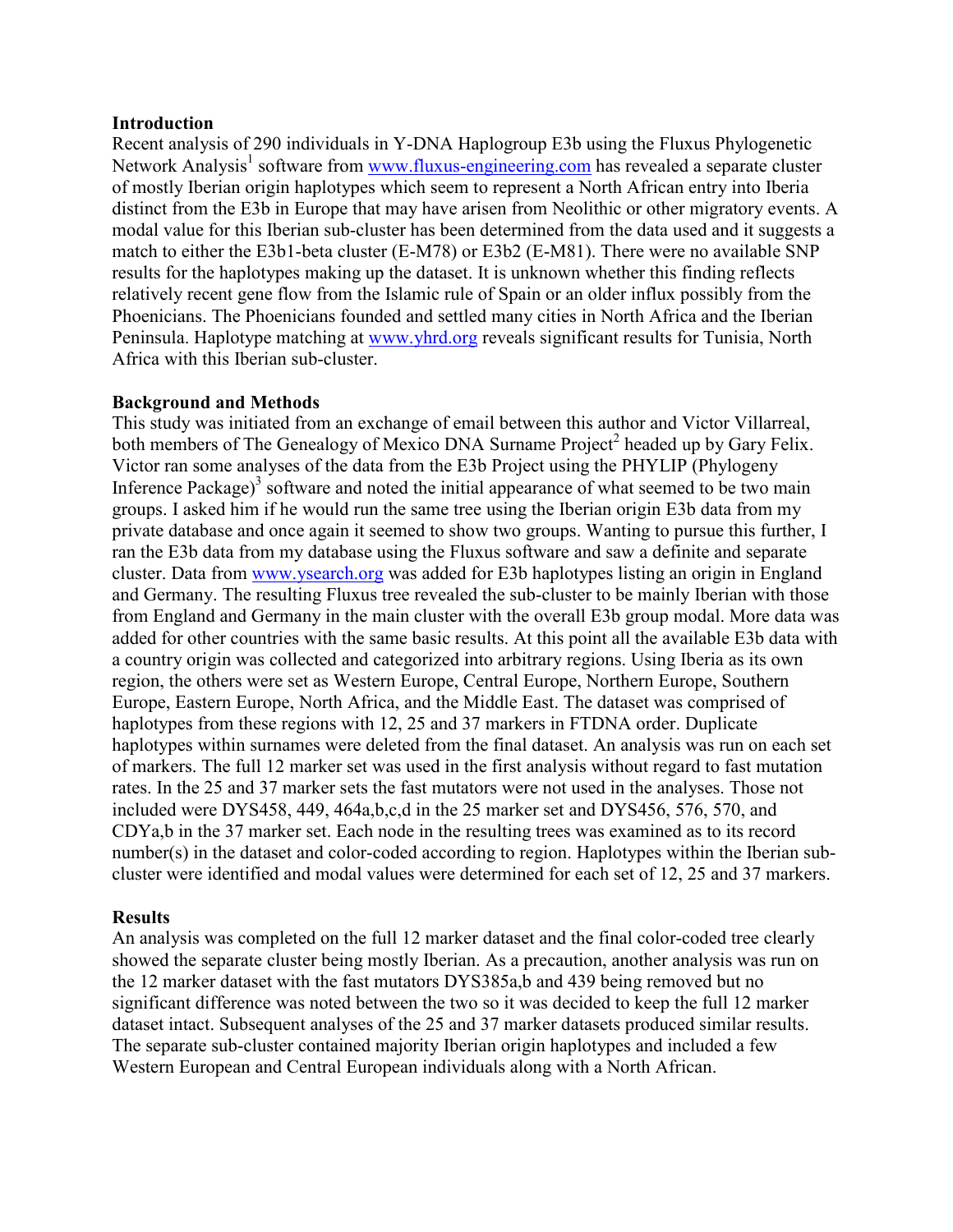The modal values for this sub-cluster were compared to values from other studies and favorably identify them as matching North African sequences. Note: As stated earlier, marker values for fast mutators in the 25 and 37 marker datasets were not used in the calculations of the Fluxus trees but were included in the determination of the modals and are shown here to provide some possible values.

| <b>MODAL VALUES FOR E3b IBERIAN SUB-CLUSTER</b> |      |               |               |             |      |     |     |             |             |      |       |             |
|-------------------------------------------------|------|---------------|---------------|-------------|------|-----|-----|-------------|-------------|------|-------|-------------|
| 12 marker modal                                 |      |               |               |             |      |     |     |             |             |      |       |             |
| 393                                             | 390  | 19            | 391           | <b>385a</b> | 385b | 426 | 388 | 439         | 389-1       | 392  | 389-2 |             |
| 13                                              | 24   | 13            | 9             | 13          | 14   | 11  | 12  | 10          | 14          | 11   | 30    |             |
| 25 marker modal                                 |      |               |               |             |      |     |     |             |             |      |       |             |
| 458                                             | 459a | 459b          | 455           | 454         | 447  | 437 | 448 | 449         | <b>464a</b> | 464b | 464c  | <b>464d</b> |
| 18                                              | 9    | 9             | 11            | 12          | 23   | 14  | 20  | 32          | 14          | 16   | 16    | 17          |
| 37<br>marker modal                              |      |               |               |             |      |     |     |             |             |      |       |             |
| 460                                             | H4   | <b>YCAlla</b> | <b>YCAllb</b> | 456         | 607  | 576 | 570 | <b>CDYa</b> | <b>CDYb</b> | 442  | 438   |             |
| 11                                              | 11   | 19            | 22            | 16          | 13   | 18  | 22  | 36          | 41          | 12   | 10    |             |
|                                                 |      |               |               |             |      |     |     |             |             |      |       |             |
| * Fast mutators identified in red               |      |               |               |             |      |     |     |             |             |      |       |             |

Utilizing the modal values for markers DYS19, 389-1, 389-2, 390, 391, 392, 393, 385a,b, 438, and 439 in an online search of the YHRD – Y Chromosome Haplotype Reference Database (Release 17) at www.yhrd.org produced significant results from Tunisia, North Africa including Arabs and Berbers. Most of the remaining matches were either in Iberia or countries with an Iberian origin ancestry.

| Population             | Metapopulation | $\frac{0}{0}$ | #              | Sample |
|------------------------|----------------|---------------|----------------|--------|
| Zriba, Tunisia         | Africa         | 61.29%        | 19             | 31     |
| Tunisia [Andalusian    |                |               |                |        |
| Arabs <sub>1</sub>     | Africa         | 6.87%         | 9              | 131    |
| Tunisia [Berber]       | Africa         | 6.67%         | $\overline{2}$ | 30     |
| Madrid, Spain          | Europe         | 1.97%         | 3              | 152    |
| Tunis, Tunisia         | Africa         | 1.85%         | 1              | 54     |
| Central Portugal       | Europe         | 1.84%         | 9              | 489    |
| Rio de Janeiro, Brazil |                |               |                |        |
| [European]             | Latin America  | 1.59%         | 2              | 126    |
| Andalucía/Extremadura, |                |               |                |        |
| Spain                  | Europe         | 1.30%         | 5              | 386    |
| Somalia                | Africa         | 1.00%         | $\overline{2}$ | 201    |
| Northern Portugal      | Europe         | 0.89%         | 5              | 564    |
| Lyon, France           | Europe         | 0.80%         | 1              | 125    |
| Pyrenees, Spain        | Europe         | 0.75%         | 1              | 134    |
| Argentina [European]   | Latin America  | 0.65%         | 4              | 614    |

More evidence for a presence in Tunisia is seen in Capelli et al.  $2005<sup>4</sup>$  where the modal values for DYS388, 393, 392, 19, 390, and 391 match haplotype 44 in Table A1. Out of 22 samples matching this haplotype, 15 were in Tunisia. Regarding an E3b subclade determination, according to Cruciani et al. 2004<sup>5</sup>, a rare 10 repeat allele at DYS439 is one characteristic of the E3b1-beta cluster (E-M78). Garvey<sup>6</sup> states that a value of DYS391 = 9 is seen in both the E3b1beta cluster and E3b2. Referencing a study by Bosch et al  $2001^7$ , Garvey also has modal values for E3b2 that match the modal in this Iberian sub-cluster.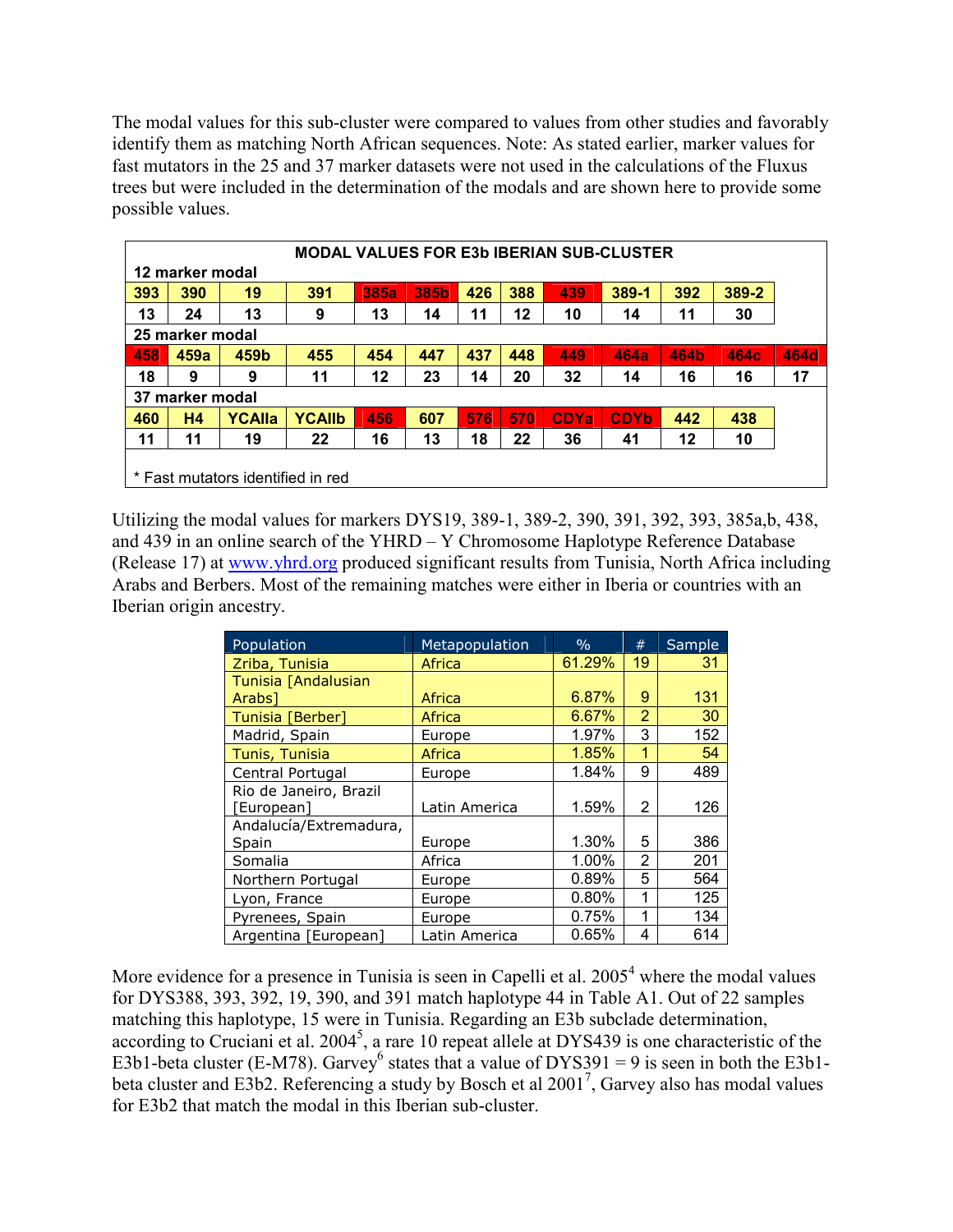### Fluxus Trees

Shown below are the resulting median joining networks for each analysis and a detailed view of the 37 marker analysis sub-cluster. The color codes apply to all of the figures shown.



12 marker analysis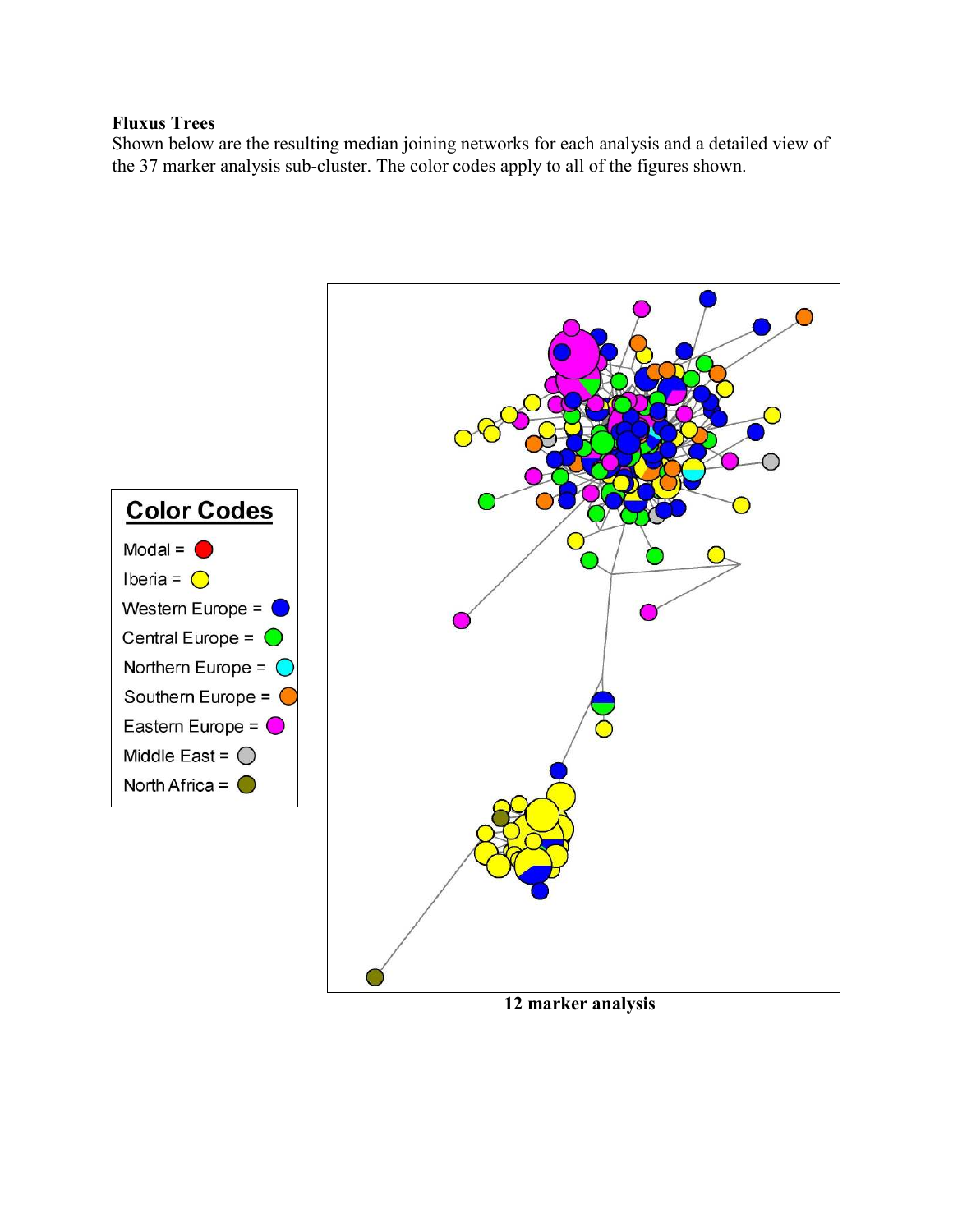



25 marker analysis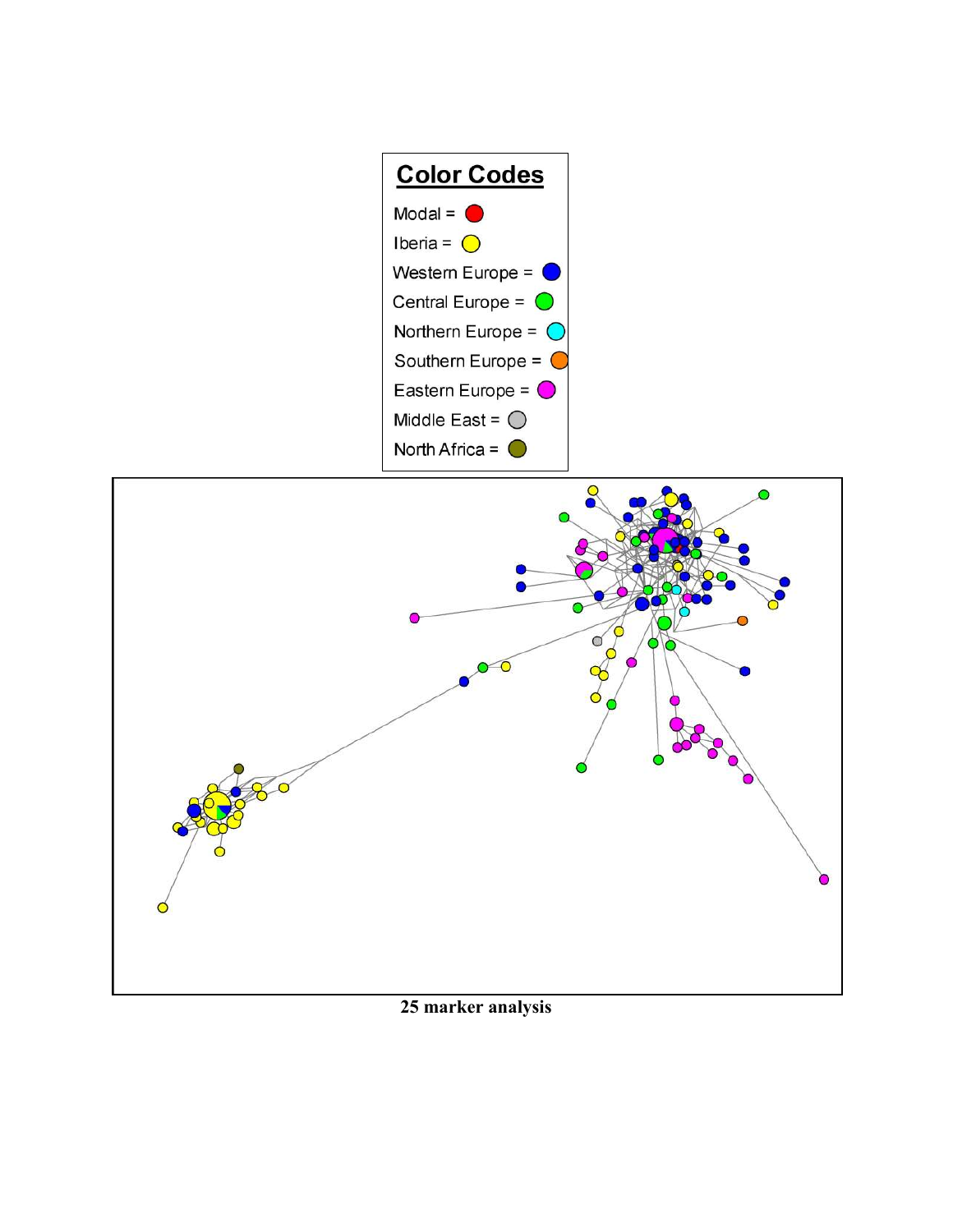



37 marker analysis